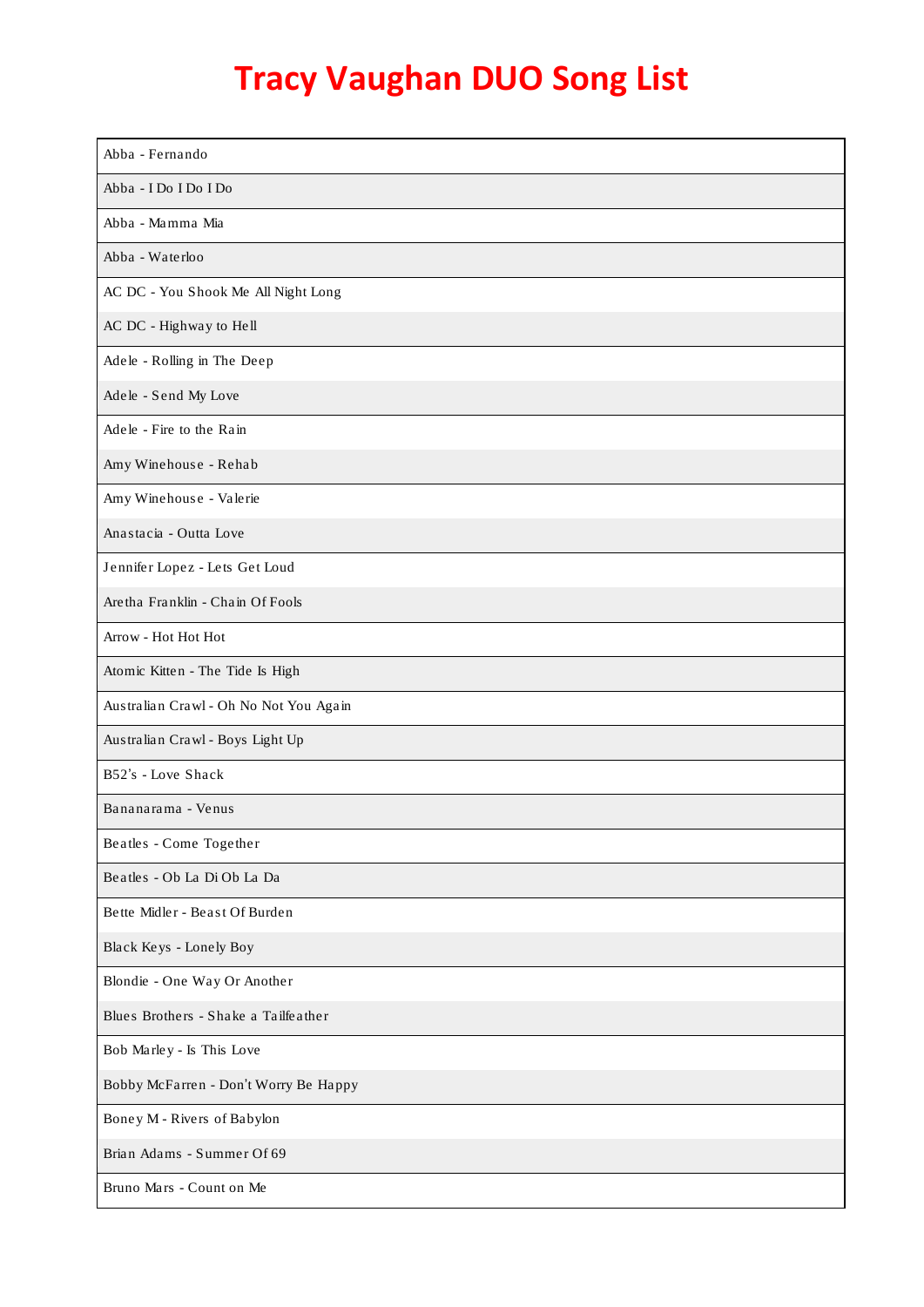| Bruno Mars - Locked out Of Heaven                   |
|-----------------------------------------------------|
| Bruno Mars - Uptown Funk                            |
| Cee Lo Green - F <sup>**</sup> k You (Forget You)   |
| Cheap Trick - Your Mama Don't Dance                 |
| Cher - (The Shoop Shoop Song) It's In His Kiss      |
| Chubby Checker - The Twist                          |
| Club Nouveau - Lean On Me                           |
| Cold Chisel - Cheap Wine                            |
| Cold Chisel - Flame Trees                           |
| Cold Chisel - Khe Sahn                              |
| Commitments - Mustang Sally                         |
| Contours - Do You Love Me (Dirty Dancing)           |
| Creedence - Bad Moon Rising                         |
| Creedence - The Midnight Special                    |
| Creedance - Have You Ever Seen The Rain?            |
| Cut Patrol - Iko Iko                                |
| Cyndie Lauper - She Bop                             |
| Daddy Cool - Come Back Again                        |
| Daddy Cool - Eagle Rock                             |
| Daryl Braithwaite - The Horses                      |
| Diana Ross - You Can't Hurry Love                   |
| Dianna Ross - Chain Reaction                        |
| Dolly Parton & Kenny Rogers - Islands in The Stream |
| Dragon - April Sun In Cuba                          |
| Dua-Lipa - Be the One                               |
| Duffy - Mercy                                       |
| Eagle Eye Cherry - Save Tonight                     |
| Eddie Rabbit - I Love a Rainy Night                 |
| Ed Sheeran - Perfect                                |
| Ed Sheeran - Thinking Out Loud                      |
| Ed Sheehan - Sing                                   |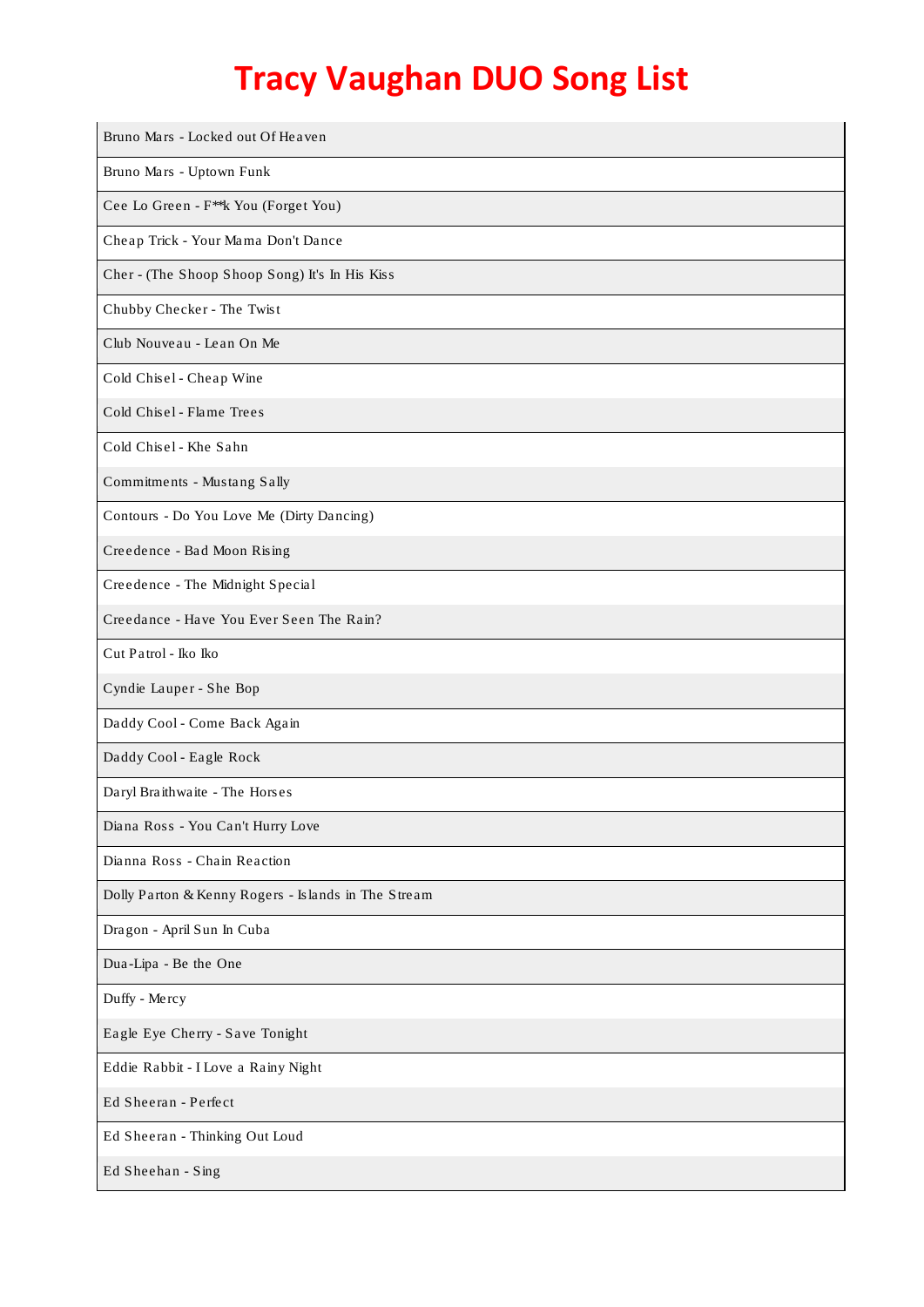| Electric Light Orchestra - Rock 'n' Roll Is King |
|--------------------------------------------------|
| Elle King - Ex's & Oh's                          |
| Elton John - I'm Still Standing                  |
| Elvis - All Shook Up                             |
| Elvis - Blue Suede Shoes                         |
| Elvis - Hound Dog                                |
| Emili Sanders - Next To Me                       |
| Fairground Attraction - Perfect                  |
| Fleetwood Mac - Don't Stop                       |
| Fleetwood Mac - Dreams                           |
| Fleetwood Mac - Everywhere                       |
| Fleetwood Mac - Go Your Own Way                  |
| Fleetwood Mac - Gypsy                            |
| Four Non Blondes - What's Up                     |
| Gabriella Cilmi - Sweet About Me                 |
| Gary Moore - Walking By Myself                   |
| George Michael - Faith                           |
| Gotye - Somebody That I Used to Know             |
| Grease - You're The One That I Want              |
| Groovejet - (If This Ain't Love)                 |
| Guns n Roses - Sweet Child O'Mine                |
| Hot Chocolate - You Sexy Thing                   |
| Jason Moraz - I'm Yours                          |
|                                                  |
| Jessie Jay - Price Tag                           |
| Jimmy Cliff - I can See Cleary Now               |
| Joe Cocker - You Can Leave Your Hat On           |
| John Cougar - Hurts So Good                      |
| Johnny Cash - Folsom Prison Blues                |
| Johnny Cash - I Walk the Line                    |
| Johnny Farnham - You're The Voice                |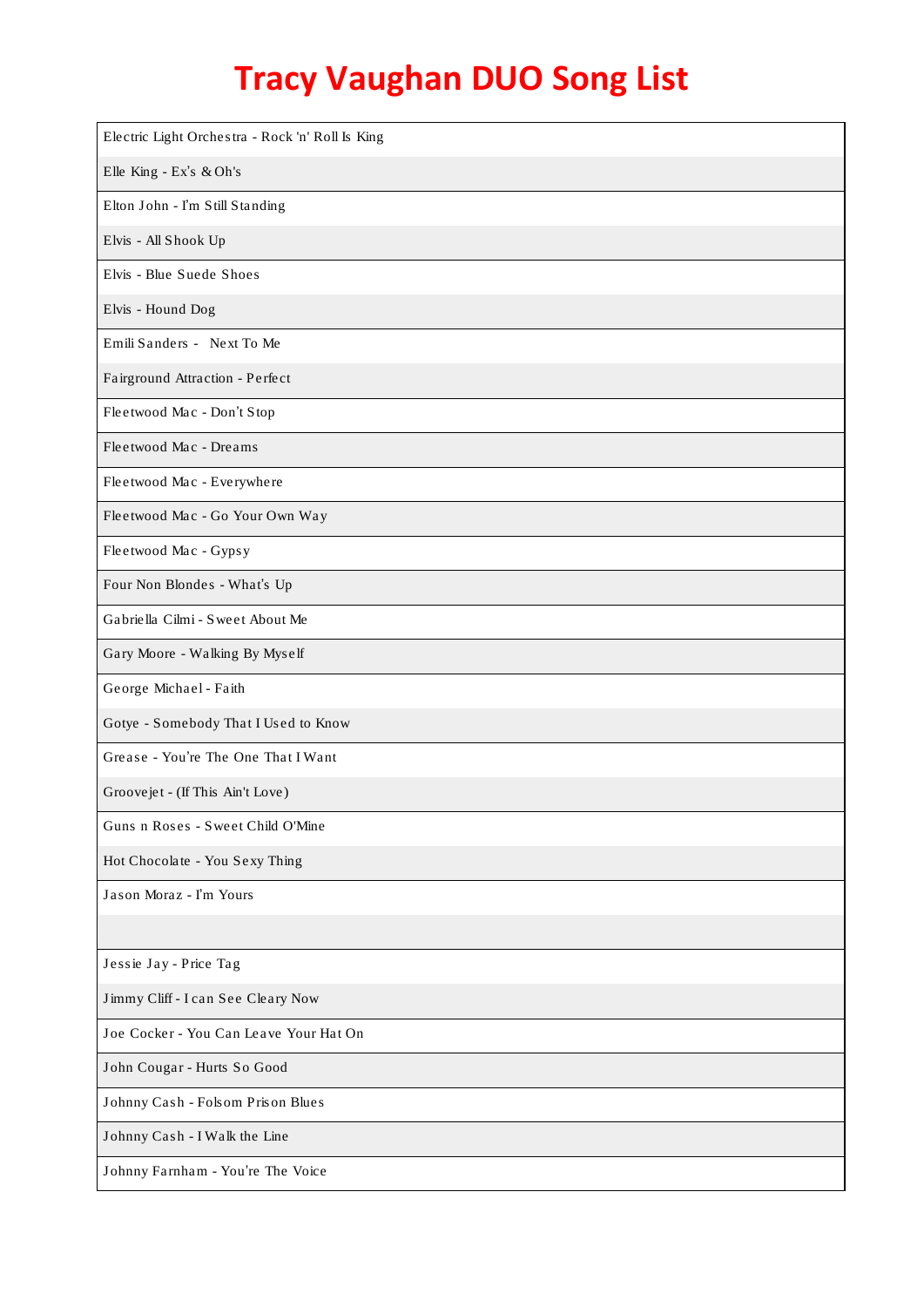| Joni Mitchell - Big Yellow Taxi                       |
|-------------------------------------------------------|
| Juice Newton - Queen of Hearts                        |
| Katrina and the Sunshine Band - Walking On Sunshine   |
| Kenny Loggins - Footloose                             |
| Kenny Loggins - Old Time Rock'n'Roll                  |
| Kenny Rogers - The Gambler                            |
| Kylie - Can't Get You Out Of My Head                  |
| Linda Ronstadt - (Love Is Like A) Heat Wave           |
| Linda Ronstadt - Just One Look                        |
| Lionel Ritchie - All Night Long                       |
| Los Lobos - La Bamba                                  |
| Maddison Avenue - Don't Call Me Baby                  |
| Madonna - Hanky Panky                                 |
| Madonna - La Isla Bonita                              |
| Madonna - Like A Virgin                               |
| Madonna - True Blue                                   |
| Maxine Nightingale - Right Back Where We Started From |
| Megan Trainer - All About That Bass                   |
| Megan Trainer - Dear Future Husband                   |
| Megan Trainer - Lips are Moving                       |
| Megan Trainer - Me Too                                |
| Mental as Anything - Live It up                       |
| Monkeys - I'm a Believer                              |
| Mr Big - To Be With You                               |
| Nancy Sinatra - These Boots Were Made For Walkin      |
| Neil Diamond - Sweet Caroline                         |
| Nico & Vinz - That's How You Know Messed Up           |
| Olivia Newton John - Take Me Home, Country Roads      |
| Pat Benetar - Hit Me With Your Best Shot              |
| Pat Benetar - We Belong                               |
| Pharell Williams - Happy                              |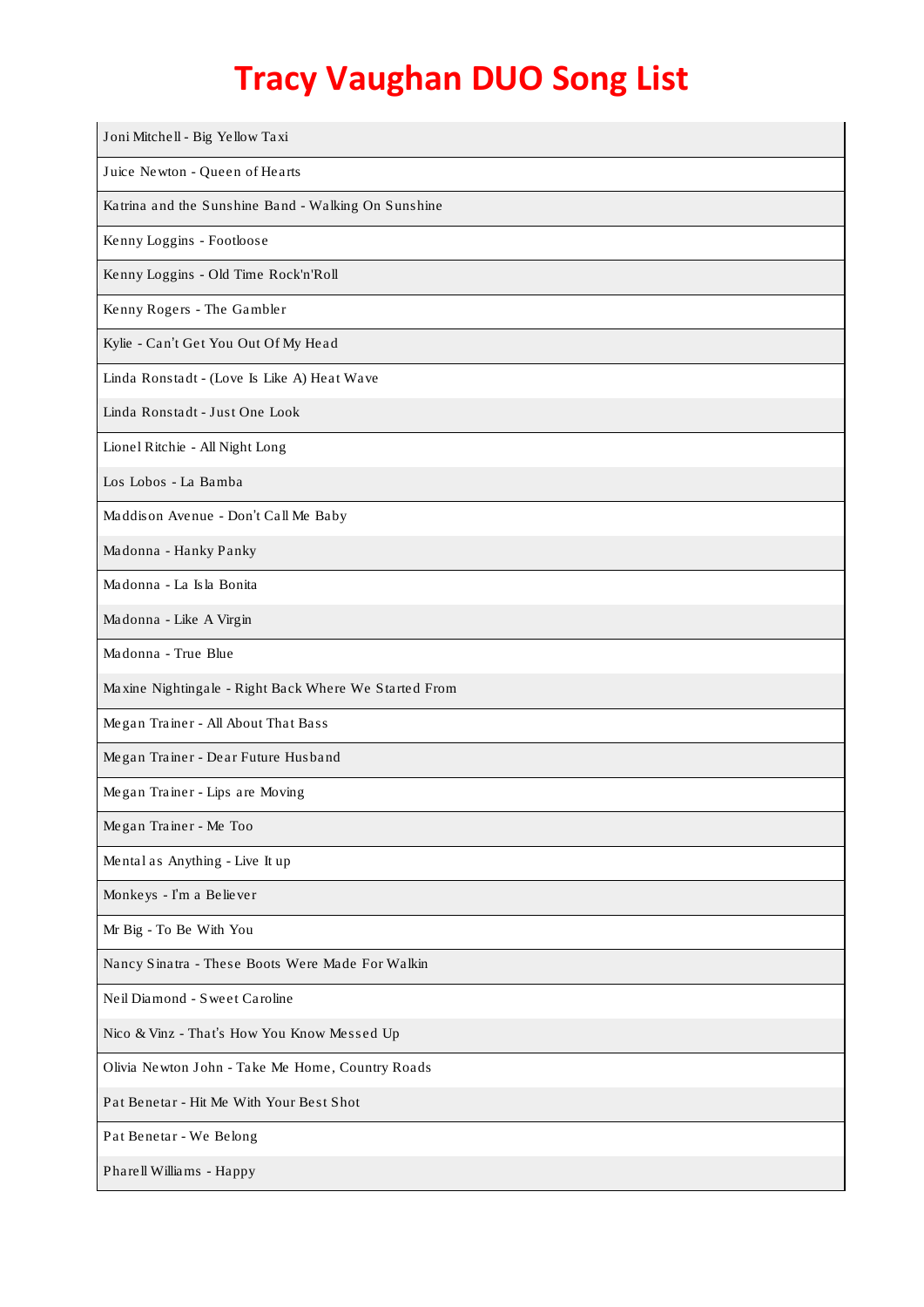| Pink - Get The Party Started                                 |
|--------------------------------------------------------------|
| Pink - Leave Me Alone (I'm Lonely)                           |
| Pink - So What                                               |
| Pink - Who Knew                                              |
| Pointer Sisters - I'm So Excited                             |
| Pretenders - Brass In Pocket                                 |
| Pretenders - Don't Get Me Wrong                              |
| Prince - Kiss                                                |
| Pussy Cat Dolls - Don't Cha                                  |
| Quarter Flash - Harden My Heart                              |
| Queen - Crazy Little Thing                                   |
| Queen - I Want To Break Free                                 |
| Rhiannon - FourFiveSeconds                                   |
| Rick James - Superfreak                                      |
| Ricky Martin - She Bangs                                     |
| Rolling Stones - Satisfaction                                |
| Roy Orbison - Pretty Woman                                   |
| Roy Orbison - You Got It                                     |
| Sade - Smooth Operator                                       |
| Santana - Smooth                                             |
| Seal - Knock On Wood                                         |
| Shakin' Stevens - Green Door                                 |
| Shania - Man! I Feel Like A Woman                            |
| Shania Twain - (If You're Not In It For Love) I'm Outta Here |
| Sia - Cheap Thrills                                          |
| Sister Sledge - We Are Family                                |
| Stand By Me                                                  |
| Steelers Wheel - Stuck In The Middle With You                |
| Steve Earle - Copperhead Road                                |
| Stupid Cupid                                                 |
| Sweat (A La La La La Long)                                   |